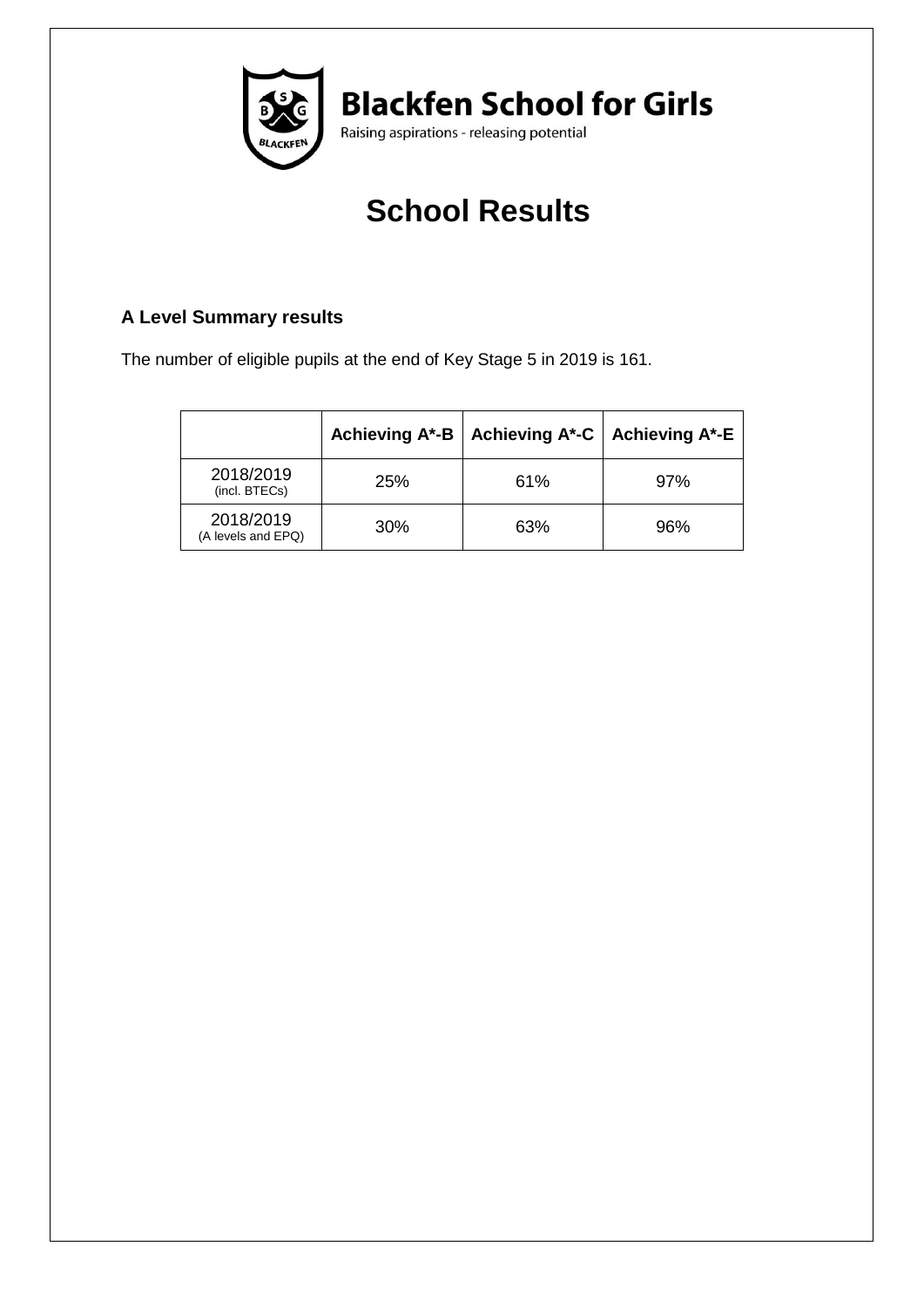## **Year 13 GCE A Level Results 2018 to 2019**

**Latest available GCE A Level examination results achieved by students aged 17 and 18 at the end of their second year of study 2018 to 2019**

| Subject (GCE A)                  | No of<br>entries         | $\mathsf{A}^\star$      | A                       | В              | $\mathbf c$    | D                | Е              | $\mathsf U$  |
|----------------------------------|--------------------------|-------------------------|-------------------------|----------------|----------------|------------------|----------------|--------------|
| Art Fine                         | 13                       | $\mathbf{1}$            | $\overline{2}$          | $\overline{2}$ | 5              | 1                | 1              | 1            |
| Art Photography                  | 10                       | $\boldsymbol{0}$        | $\pmb{0}$               | $\pmb{0}$      | $\mathbf{1}$   | $\overline{7}$   | $\mathbf{2}$   | $\pmb{0}$    |
| Biology                          | 17                       | $\mathbf 0$             | $\mathsf 0$             | $\mathbf{1}$   | 4              | $\overline{7}$   | $\overline{4}$ | $\mathbf{1}$ |
| <b>Business Studies</b>          | 21                       | $\overline{2}$          | 1                       | 9              | $\overline{7}$ | 2                | $\mathsf 0$    | $\pmb{0}$    |
| Chemistry                        | $\,6$                    | $\mathbf 0$             | $\mathsf 0$             | $\pmb{0}$      | $\mathbf 0$    | 4                | $\overline{2}$ | $\pmb{0}$    |
| Economics                        | 20                       | $\mathbf 0$             | $\pmb{0}$               | 3              | $\overline{7}$ | $\boldsymbol{9}$ | $\mathbf 0$    | $\mathbf{1}$ |
| <b>English Literature</b>        | 20                       | $\mathbf{1}$            | 1                       | 3              | $\overline{7}$ | $\overline{7}$   | 1              | $\pmb{0}$    |
| French                           | $\overline{\mathcal{A}}$ | $\mathbf 0$             | $\pmb{0}$               | $\mathbf{1}$   | $\overline{2}$ | $\pmb{0}$        | $\mathbf 0$    | $\mathbf{1}$ |
| Geography                        | 13                       | $\mathbf 0$             | $\mathsf 0$             | $\overline{4}$ | $\overline{7}$ | 1                | 1              | $\pmb{0}$    |
| <b>Government &amp; Politics</b> | 9                        | $\mathbf 0$             | 1                       | 3              | $\overline{2}$ | 1                | 2              | $\pmb{0}$    |
| History                          | 33                       | $\mathbf 0$             | 3                       | 12             | 10             | $\overline{7}$   | $\mathbf 1$    | $\pmb{0}$    |
| Law                              | 17                       | $\mathbf 0$             | $\overline{2}$          | $\mathbf{1}$   | 8              | $\,6$            | $\mathsf 0$    | $\pmb{0}$    |
| Mathematics                      | 18                       | $\mathbf 0$             | $\mathsf 0$             | $\mathbf{1}$   | $\overline{2}$ | 3                | $\overline{4}$ | 8            |
| <b>Media Studies</b>             | 15                       | $\mathbf 0$             | $\pmb{0}$               | 3              | $9\,$          | 3                | $\mathsf 0$    | $\pmb{0}$    |
| Psychology                       | 28                       | $\pmb{0}$               | $\overline{2}$          | $\bf 8$        | $\overline{7}$ | 10               | $\mathbf 1$    | $\pmb{0}$    |
| <b>Religious Studies</b>         | $\mathbf{2}$             | $\mathbf{1}$            | $\pmb{0}$               | $\pmb{0}$      | $\pmb{0}$      | $\mathbf 0$      | $\mathbf{1}$   | $\pmb{0}$    |
| Sociology                        | 39                       | $\overline{2}$          | $\overline{\mathbf{4}}$ | $\overline{7}$ | $16\,$         | $\,8\,$          | $\overline{2}$ | $\mathbf 0$  |
| <b>Totals</b>                    | 285                      | $\overline{\mathbf{7}}$ | 16                      | 58             | 94             | 76               | 22             | 12           |

| <b>Subject</b>   | No of<br>entries | $A*$<br>́ | Γ, |  | ш | - |  |
|------------------|------------------|-----------|----|--|---|---|--|
| Extended project |                  |           |    |  |   |   |  |